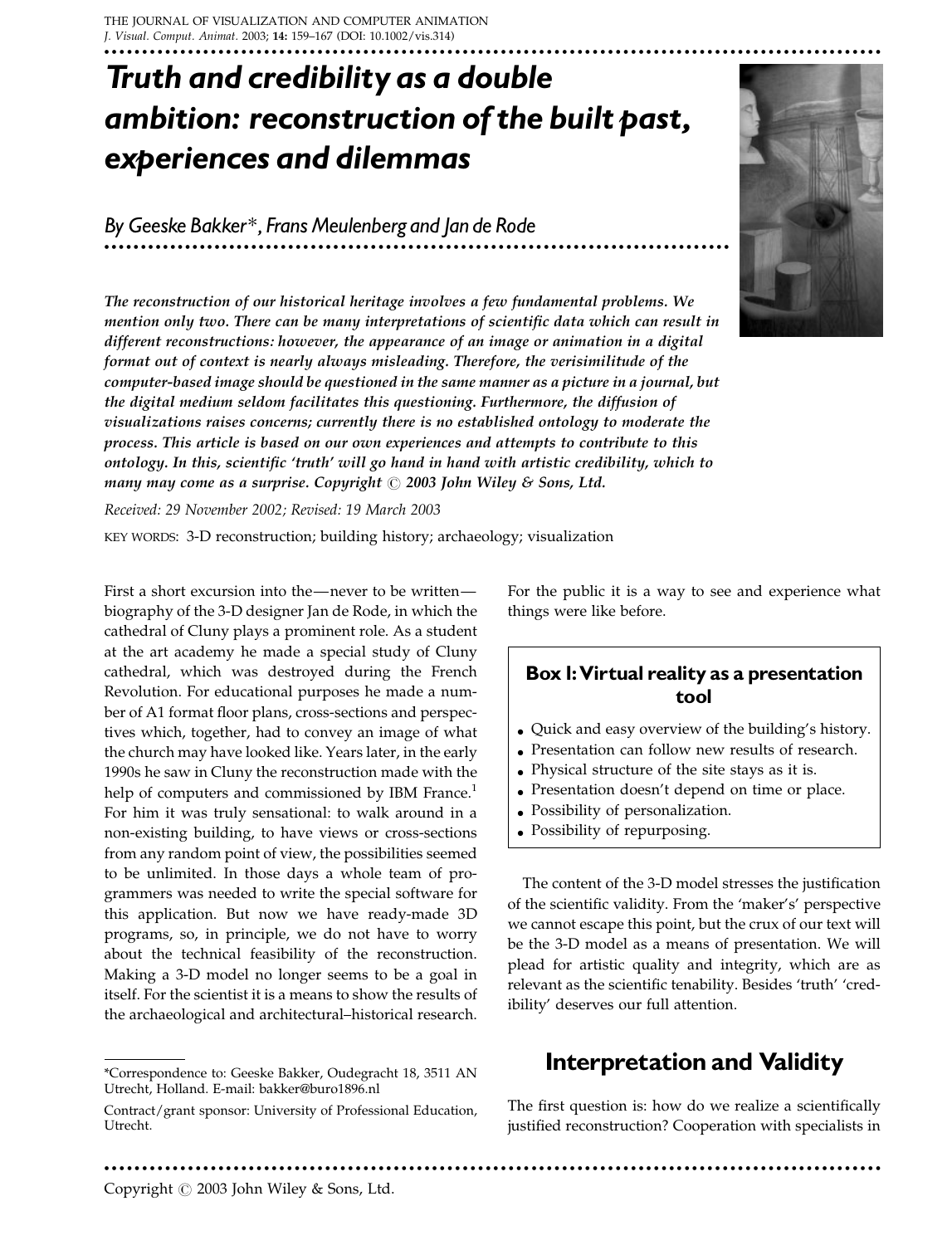

Figure 1. Utrecht, Cathedral Square 1517, DeroDe3D 2002.

various fields is vital: archaeologists, historians, building historians, art historians, engineers, architects and 3-D designers. The composition of the project group will depend on the project. The archaeologist will play an important role in the reconstruction of a vanished building of which virtually no written sources or pictures exist. On the other hand, the restoration architect will be very important in the reconstruction of an earlier building phase of an existing building, and the art historian, of course, for the reconstruction of a building with a lot of paintings. The members of the project group must work together to try and interpret the available information in the best possible, well-considered way. During these discussions visualization already

J. Visual. Comput. Animat. 2003; 14: 159-167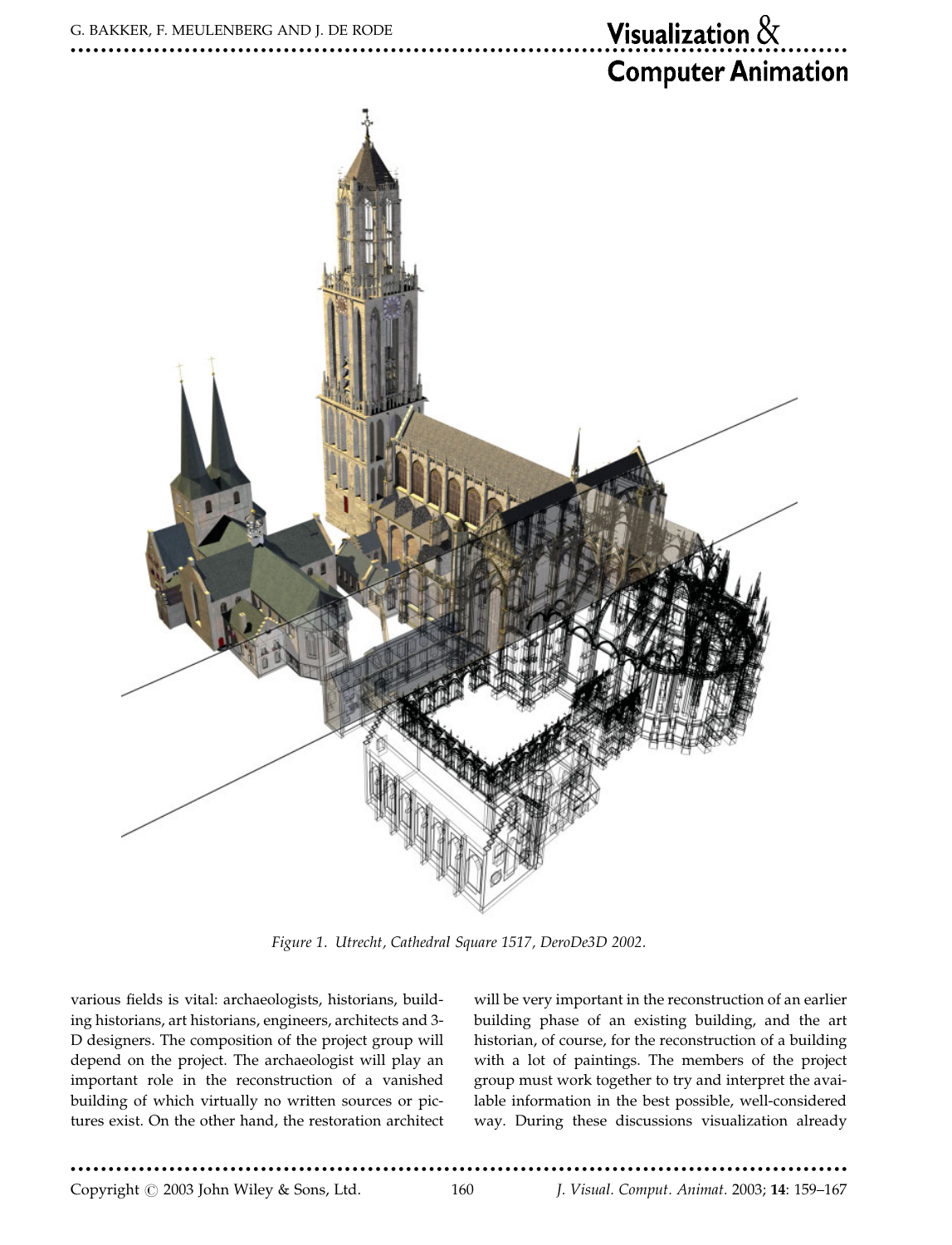## Visualization  $\&$ \*\*\*\*\*\*\*\*\*\*\*\*\*\*\*\*\*\*\*\*\*\*\*\*\*\*\*\*\*\*\*\*\*\*\*\*\*\*\*\*\*\*\*\*\*\*\*\*\*\*\*\*\*\*\*\*\*\*\*\*\*\*\*\*\*\*\*\*\*\*\*\*\*\*\*\*\*\*\*\*\*\*\*\*\*\*\*\*\*\*\*\*\*\*\*\*\*\*\*\*\*\*



Figure 2. Stevensweert Castle, DeroDe3D, 2000: analysis of building volumes.

plays a (service) role. The first visualization of the Romanesque Cathedral of Adelbold in Utrecht (consecrated in 1023), for example, showed<sup>2</sup> that the staircase tower could never have been where the researcher had put it: in the 3-D model the staircase appeared to lead directly to heaven and not to the next floor, which was probably what it did. The overall 3-D sketch turned out to be most enlightening in the discussion about the correct position of the staircase tower. One thing has to be emphasized: the designer models in 3-D on the material the researchers provide him with. Nothing less, but certainly nothing more. If the researcher decides that the staircase tower that led to heaven, on second thoughts, must have been shorter, the designer will make it shorter. If the researcher decides that the tower (as in this case) was located elsewhere and could have led to another floor, the designer will move the tower.<sup>3</sup>

This stage, which eventually leads to a 'standing' building, has to be specified in a sort of 'scenario', in which every important aspect is dealt with successively, for example the archaeological or architectural– historical research results, ideas about building volumes, the arrangement of the wall space, the materials used, the paintings, the leaded windows, the sculptures. Every building will have its own accents and different important aspects, but the numerous and various elements will all be linked. The final stage of the reconstruction is the 'authorization phase', in which an authority (preferably a building historian or archaeologist of (inter)national renown) puts his or her name to the project: this is what the building would have been like. Putting their 'name' to the project is essential for acceptance in professional circles and implementation with the public.

#### Box 2:Data

- Sufficient data have to be available for the designer to base his 3-D simulation on.
- An authoritative expert has to cooperate on the development of the 3-D simulation to bring together the data from the various disciplines in one unambiguous entity and to make decisions when data can be interpreted differently. If this is not possible the alternatives must be clearly separated. It is clear: the expert deals with the contents, not the 3-D designer.
- The 3-D designer bears no responsibility for the ultimate content of the simulation. Still, experience shows that the 3-D designer has to be familiar with the discipline. For example, he has to be able to interpret floor plans, and he has to know about the characteristics of a style and historical building materials.
- The designer and the expert have to consult regularly on the content of the simulation during the production process. The reconstruction is the 'translation' into a 3-D model of the image the expert has of the building. Constant checks have to make certain that the 'translation' corresponds to the image of the researcher. Practice shows that, during the process, the 3-D designer as well as the researcher adapt the image they have or generate.

The discussion regarding content faces a number of dilemmas, such as:

- \* How do you deal with contrasting visions? Do you choose one option or do you give alternatives?
- How do you cope with lack of knowledge or missing data?
- \* Do you show the difference between what is 'certain' and what is 'doubtful' or even extremely dubious? What about acknowledgements? To what extent does a reconstruction have to be verifiable? How detailed do you have to be?

We take as an example a reconstruction of the castle in Stevensweert (Nederlands Limburg, sixteenth- and seventeenth-century phases). A seventeenth-century floor plan shows a certain building surface in the southeastern corner. The local researcher, Mr Rutten, supposed this was a turret. It was consequently reconstructed.

In a consultation Mr Janssen, professor in the study of castles at the University of Utrecht, expressed a totally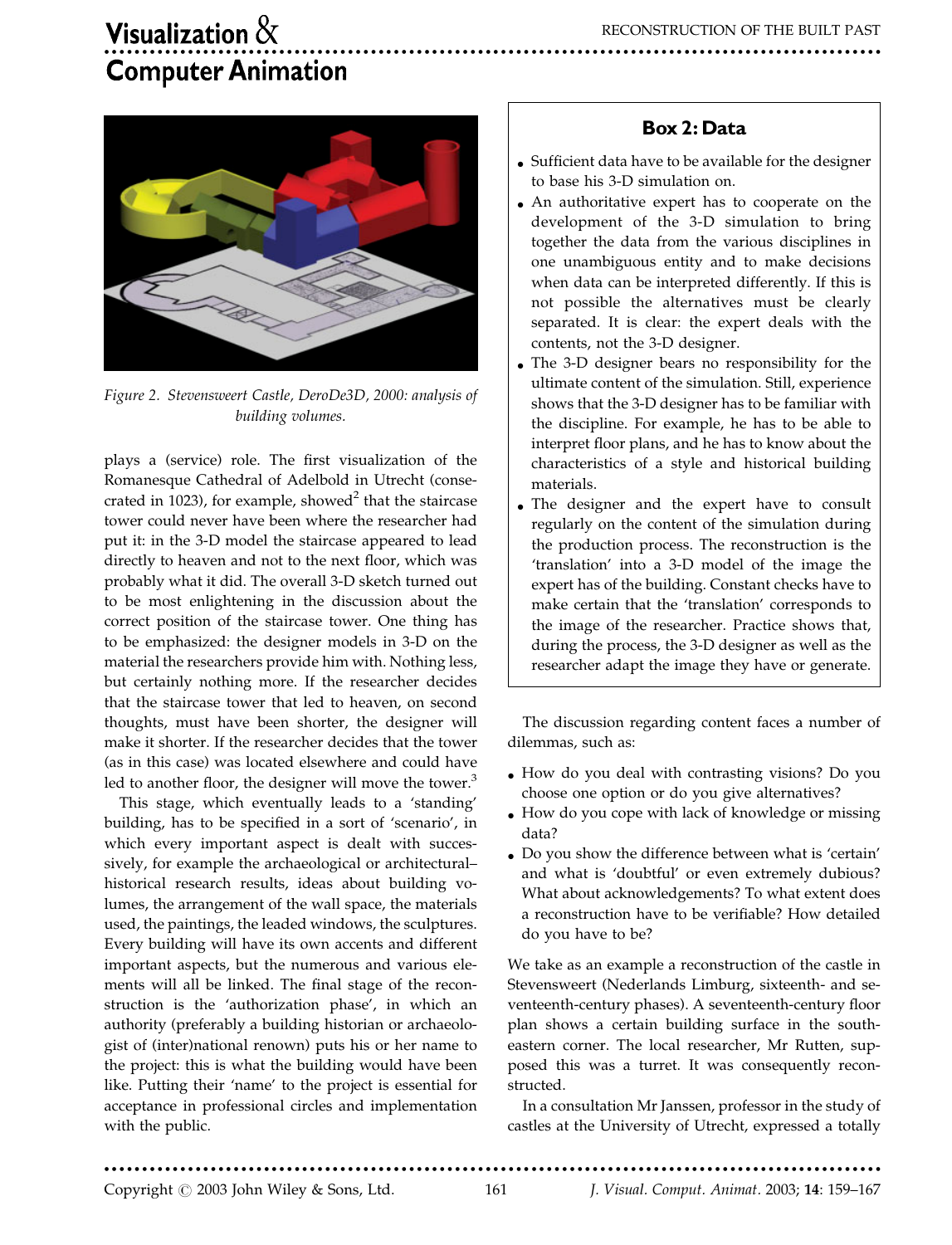

Figure 3. Stevensweert Castle, sixteenth century, DeroDe3D, 2000 (certain = grey, doubtful = red).

different opinion about this building volume; a turret would certainly not have fitted in the building type that was common then—a clearly different view.

More data and other sources could have solved the problem, but none were available. We did not show this uncertainty in the reconstruction. It could have been

possible: one view in blue, for example, the other in red. Eventually, and after careful consideration, we opted for an inconspicuous small building on the building surface shown in the floor plan. What is 'certain' has been developed clearly and in detail in the reconstruction, what is 'doubtful' has been left aside for the moment.<sup>5</sup>

This paragraph focuses on content and dilemmas regarding content: the 3-D reconstruction as a means to show research results, such as the contemporary version of the floor plan, cross-section, perspective or the axonometric projection. If we want to use the 3-D projection to show the public how things were, we also have to concentrate on the presentation or the 'form'. The content and its form of presentation are twins, but fraternal twins. They resemble each other as much as they differ from one another. But they need one another: content without form is like beaten eggs, form without content an empty shell. Time to pan the camera and to focus on 'form' or presentation.



Figure 4. Stevensweert Castle, sixteenth century, DeroDe3D, 2000.

Copyright © 2003 John Wiley & Sons, Ltd.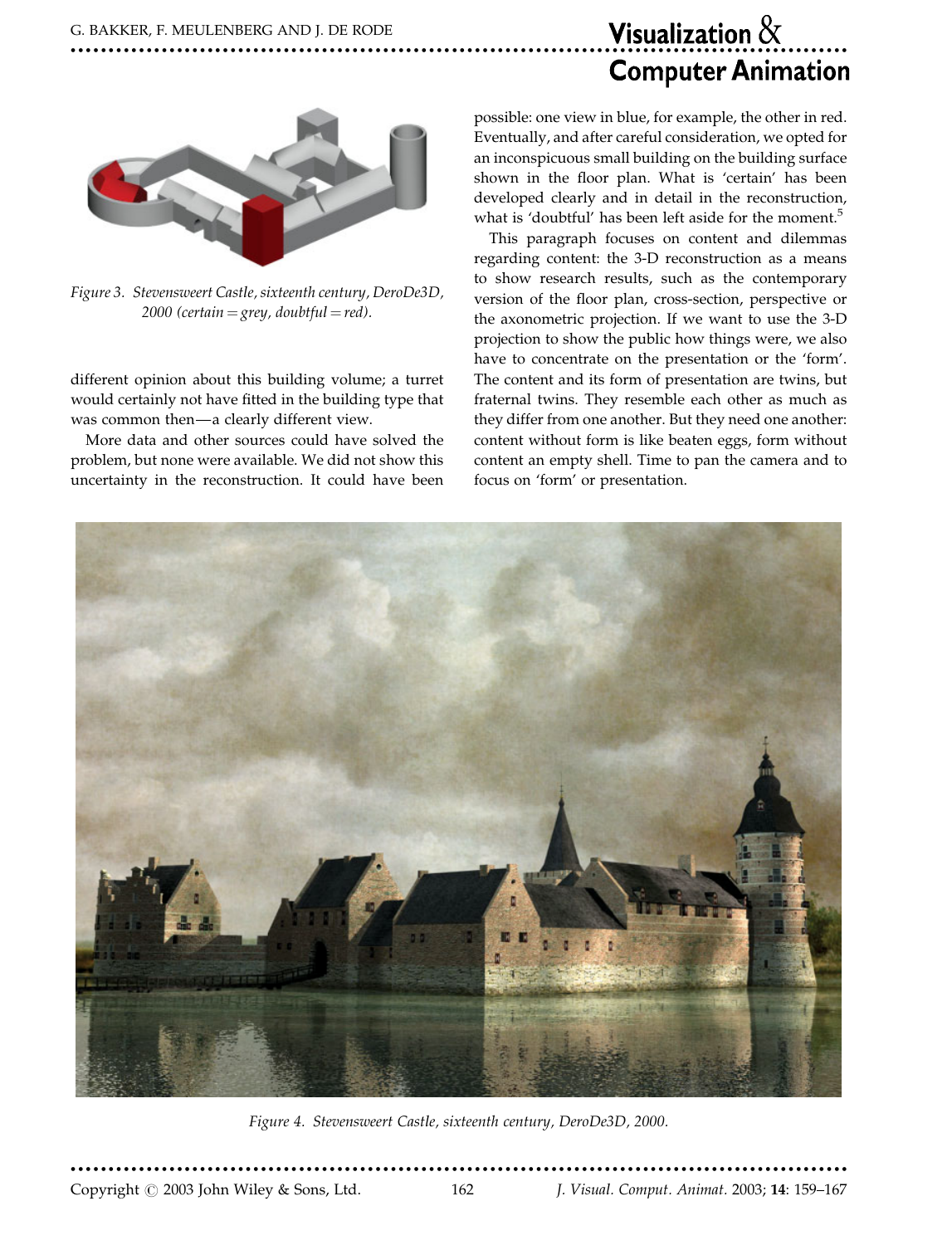### The Storyteller Tells a Story

The presentation has to be treated as carefully and as meticulously as the content. For the presentation also experts must cooperate: the scriptwriter, the artist/ designer and the researcher.

And once again we are faced with dilemmas, such as:

- What will be shown and what not? Why? And to whom? Does 'content' prevail or are there nuances? In other words: how does one water the scientific wine?
- Narrative aspects: how does one tell a 'thrilling' story? How are the reconstructions set in their historical and social context? How does one negotiate the area of tension between 'amusement' and 'information'?
- · The 'image' alone is not always sufficient: what additional possibilities are there (physical remains,

preserved objects, commentator's voice, music, interviews, historical visual material, background noise, film, video, contemporary images)?

- · Which picture carrier do you choose? CD-ROM, DVD, Internet, exhibition, illustration in a (specialized) magazine?
- How important are the artistic aspects: colouring, point of view, incidence of light?

The answer to all these partial questions is linked up with one notion: 'the story of the site'. The reconstruction of the lost building plays an important role here. But the 3-D reconstruction itself is fundamentally 'without a story', just like 'history'; only the story brings the building history to life. The story works as a sort of binding agent. Human beings are sensitive to 'stories'. Telling stories is a vital element in the fabric of society: thus identities and communities are built. It cannot be a mere coincidence that, for example, modern advertisers are very much aware of the power of expression of the



Figure 5. Utrecht Cathedral 1517, DeroDe3D, 2002.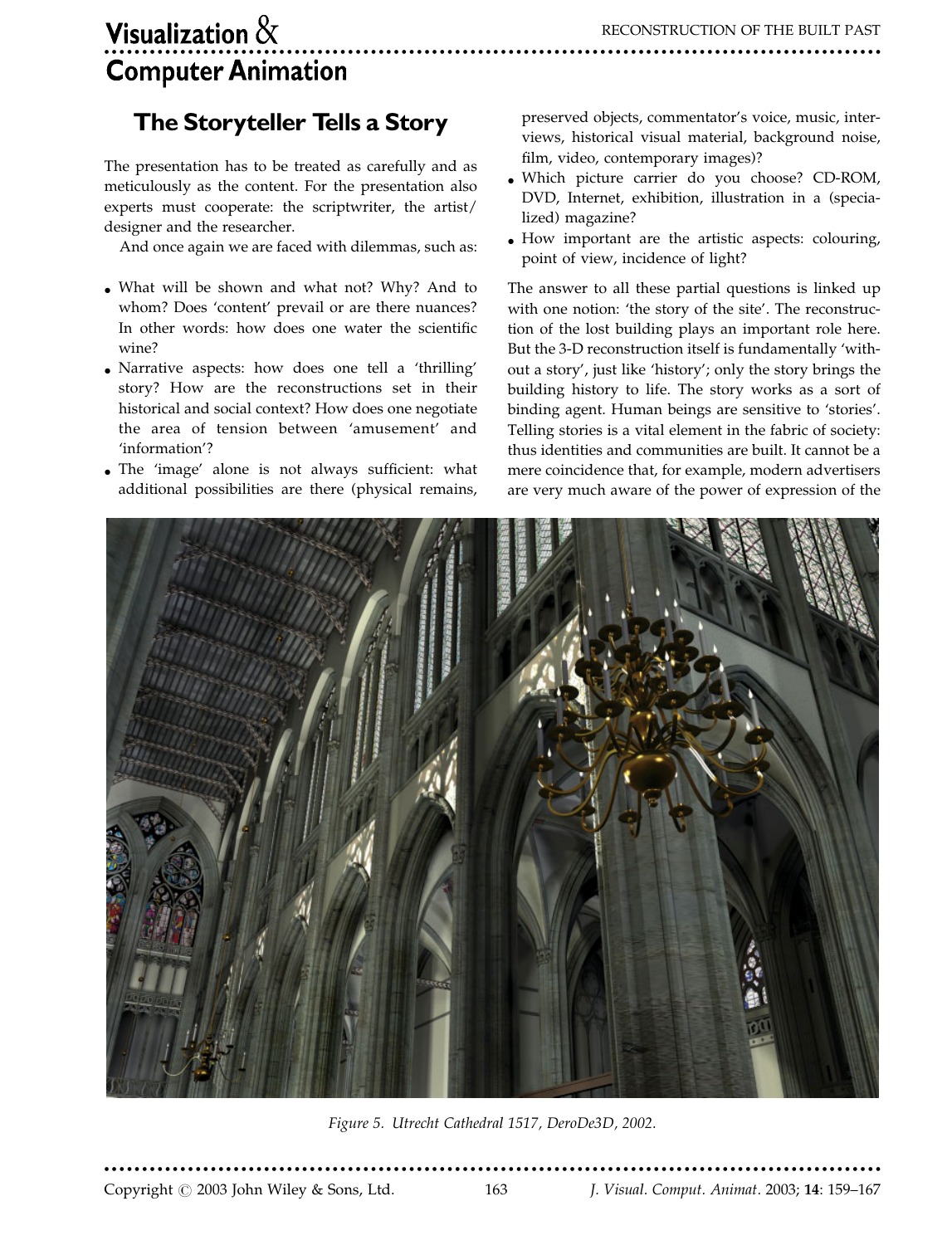

Figure 6. Utrecht Cathedral 1517, DeroDe3D, 2002.

story: generally speaking, the power of the story lies in the fact that it communicates with the totality of our being—rationally because the story has an explanatory function; emotionally because it raises and releases tension; physically because it has effects on heartbeat, blood pressure and breathing; and psychologically because it can lead to other thoughts and feelings. A good story informs and inspires, eases the mind and encourages, motivates and mobilizes.<sup>6</sup>

Whoever frowns at this must realize how close science and story are. Stories have always been linked to certain sciences, first theology and later historiography. But also philosophy, law, psychology, sociology, anthropology and literature are very much 'storytelling' sciences.<sup>5</sup> Only a science such as mathematics seems to exclude itself here, as far as it limits itself to its own formal language.

Whoever tells the architectural-historical story as it is under discussion here must first of all believe the facts-not only the scientific data, but the 'facts' in all their complexity. This belief in the facts must be linked to the belief in the story, which is in fact a sort of



Figure 7. Utrecht, Buurkerk, Pieter Saenredam, 1635.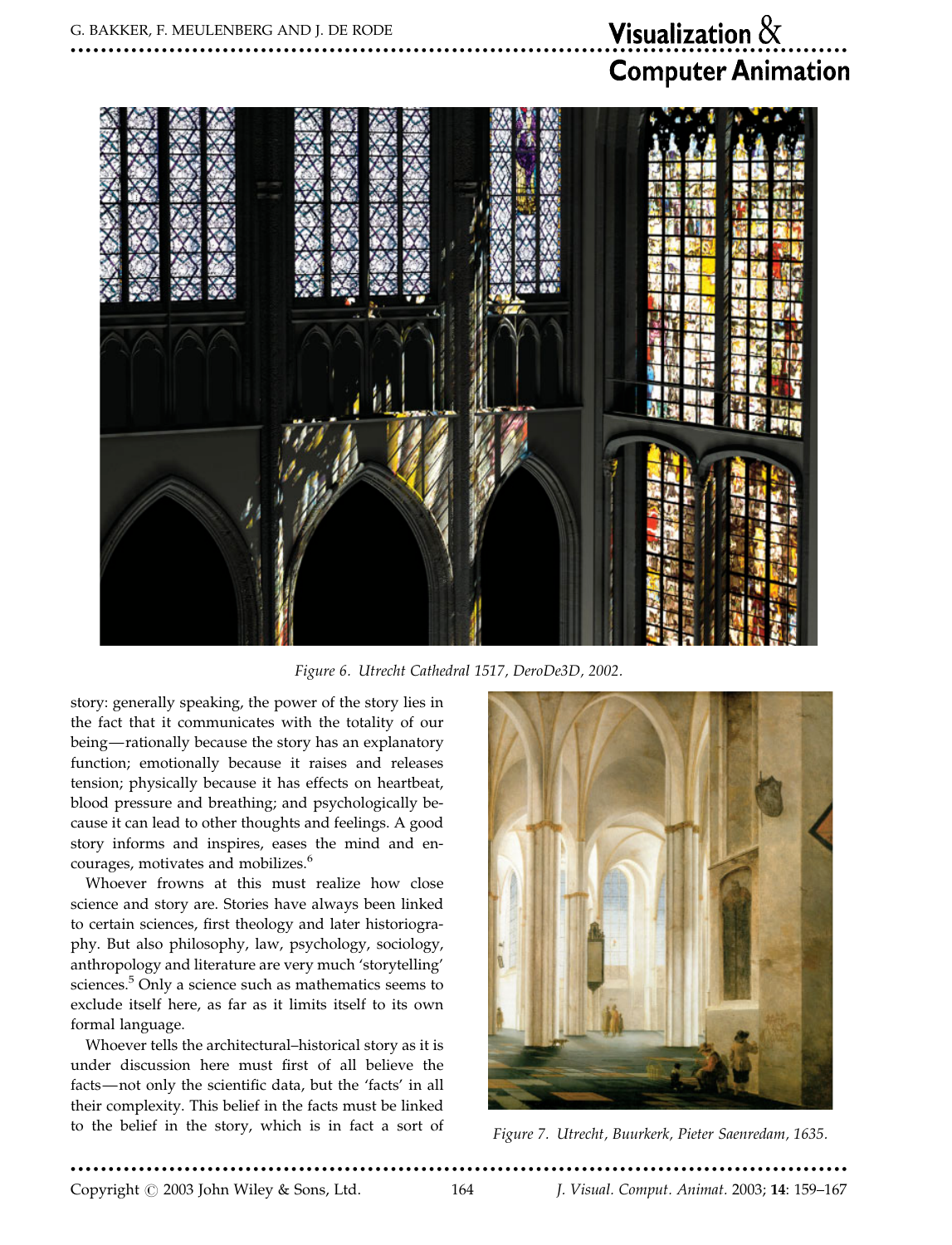#### Visualization  $\&$ \*\*\*\*\*\*\*\*\*\*\*\*\*\*\*\*\*\*\*\*\*\*\*\*\*\*\*\*\*\*\*\*\*\*\*\*\*\*\*\*\*\*\*\*\*\*\*\*\*\*\*\*\*\*\*\*\*\*\*\*\*\*\*\*\*\*\*\*\*\*\*\*\*\*\*\*\*\*\*\*\*\*\*\*\*\*\*\*\*\*\*\*\*\*\*\*\*\*\*\*\*\* **Computer Animation**

extension of the facts. The story is what reconstructs memory, brings order to the past, creates and links up meanings. The story also involves the reader/spectator in the facts and with the protagonists and keeps them involved. And someone who tells the architectural– historical story may (just like a writer of fiction and non-fiction) use every available art-historical, artistic and even literary technique (such as the choice of a point of view, structure and plot). And because the story in which the 3-D reconstruction plays an important role is by definition many-voiced (because it is based on different scientific disciplines) the 'storyteller' has to have what it takes. An arduous task reserved for ... the artist.

### The Artist as a Storyteller

As far as 'the story of the site' is concerned, there is more than just the reconstruction—it is about telling a multilayered story of a particular site to a specific public, using all the possibilities the old and new media offer.<sup>7</sup> The story is aimed at an audience and wants to learn something from the site and to teach something about the site; it wants the spectator to experience the site in all its magic. And magic begs for stylizing. A 3-D simulation, the protagonist of the story, is no more than the most recent means of representation of the site: drawing, painting, engraving, photograph, film, scale model and now a virtual model. The protoganist in 'the story of the site' is therefore a representation of the site and is thus by definition the object of interpretation. We convey an impression: it will have been like this. We cannot claim anything more. What is shown is not 'the truth', but an 'interpretation'. The objectivity of a computer model is relative, just like the objectivity of a reconstruction on paper. And we must watch out for a beatification of the medium as such. A 3-D model will be an appropriate means for specific goals, but a drawing, a floor plan—the well-tried methods of representation—will also remain valuable. The most appropriate method will have to be chosen for a specific target group, for a specific objective. And—just as with the well-tried methods—what the spectator sees is to a large extent determined by what is shown (see Box 1 for the possibilities offered by virtual reality as a method of representation). The protagonist in the story, the site itself, gets a certain form, but also a certain character and generates a certain atmosphere. Therefore, it is of the utmost importance that the person responsible for the



Figure 8. 'House by the railroad', Edward Hopper, 1925.

final image of the protagonist is someone who is used to working with images for a specific public, such as an artist. Ideally the 3-D designer knows about 3-D technique, archaeology, art history, architecture, the art of painting. He is the contemporary Saenredam whose images are all about light (light that falls on, for example, a floor, which absorbs part of that light and reflects another part, after which this reflected light is reflected on, for example, a wall, and so on). He realizes that light tells its own story.

In other words: objective light does not exist. It varies, from the sacral light in the interiors of Saenredam<sup>8</sup> to the effusive and ruthless light of Edward Hopper.<sup>9</sup> Or take cinematography: Stanley Kubrick is one of the prominent film-makers of the twentieth century. To achieve an authentic representation of the eighteenth century in the film Barry Lyndon he did not use artificial light: he shot the scenes by daylight, and some interior scenes by candlelight. A large part of the film budget was spent



Figure 9. Barry Lyndon, Stanley Kubrick, 1975.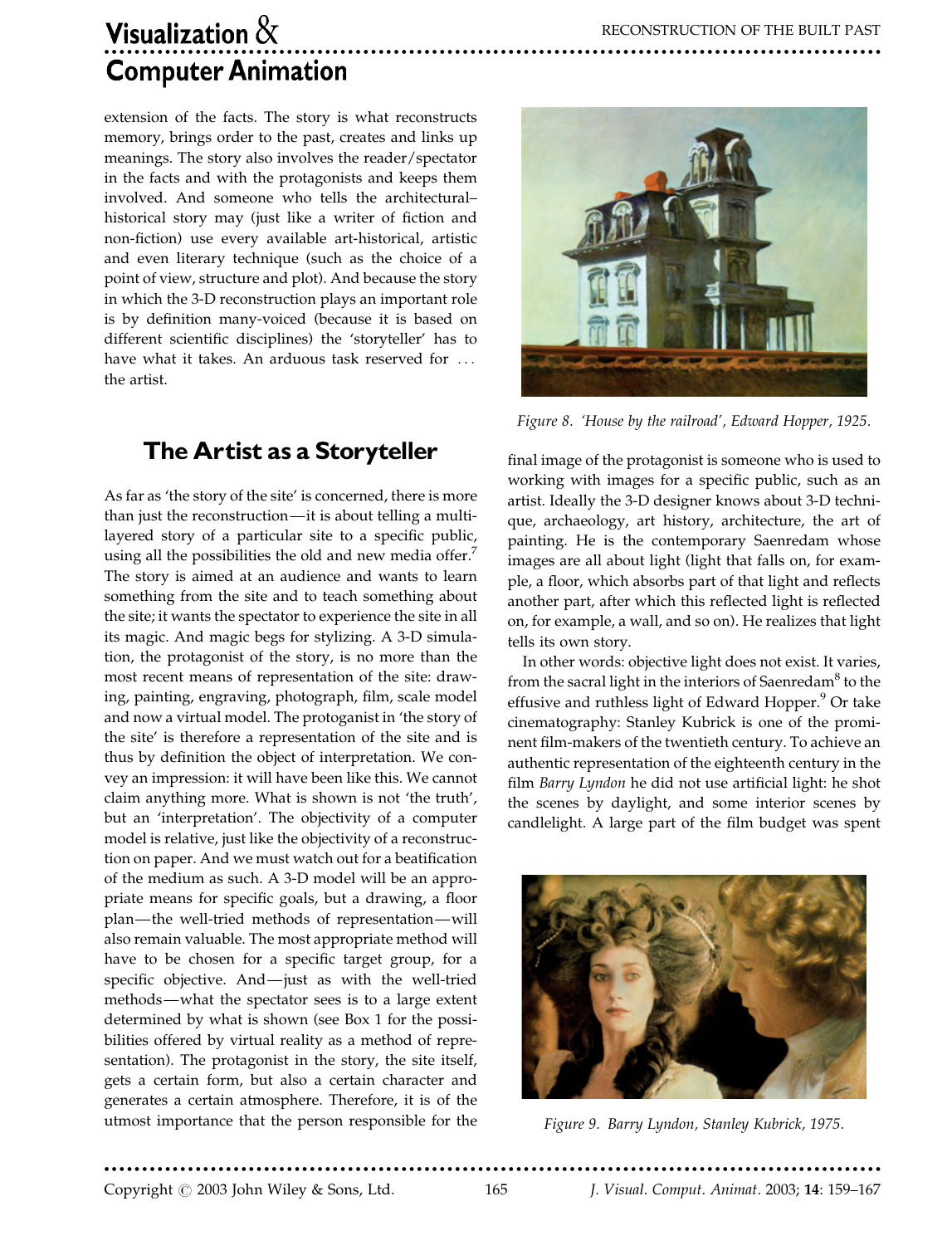

Figure 10. Horn Castle 1600, DeroDe3D, 2002.

on the development of special lenses, used exclusively for this film.

Famous stage directors such as Pierre Audi and Peter Greenaway 'work magic' with light.<sup>10</sup> This is no namedropping: we honestly believe that the 3-D designer has to be a painter, a film director and a stage designer, all in one. He wants to deliver artistic integrity (besides scientific integrity). The maximally achievable scientific foundation is in fact the starting point for the designer/ artist who strives for the maximum artistic credibility.

Consequently, we believe that in the presentation of the historical heritage two forms of authority are of equal importance: the scientific and the artistic. The scientific authority prevails in the 3-D reconstruction itself, the artistic authority especially in the presentation thereof. The one is aimed at 'truth', the other at 'credibility'. Here, history, architecture and art amalgamate. A quote from the poet-Nobel prize winner Derek Walcott—to end: 'Art is the nostalgia of history'.<sup>11</sup>

#### Box 3: The storyteller: the artist

- The 3D reconstruction plays an important role in the multi-layered story of the place.
- The story informs and inspires, eases the mind and encourages, motivates and mobilizes.
- The story of the place is aimed to an audience and wants to learn something from the site and to teach something about the site.
- The storyteller—the artist—uses all the possibilities the old and the new media offer.

#### **ACKNOWLEDGEMENTS**

This work was funded by the University of Professional Education, Utrecht.